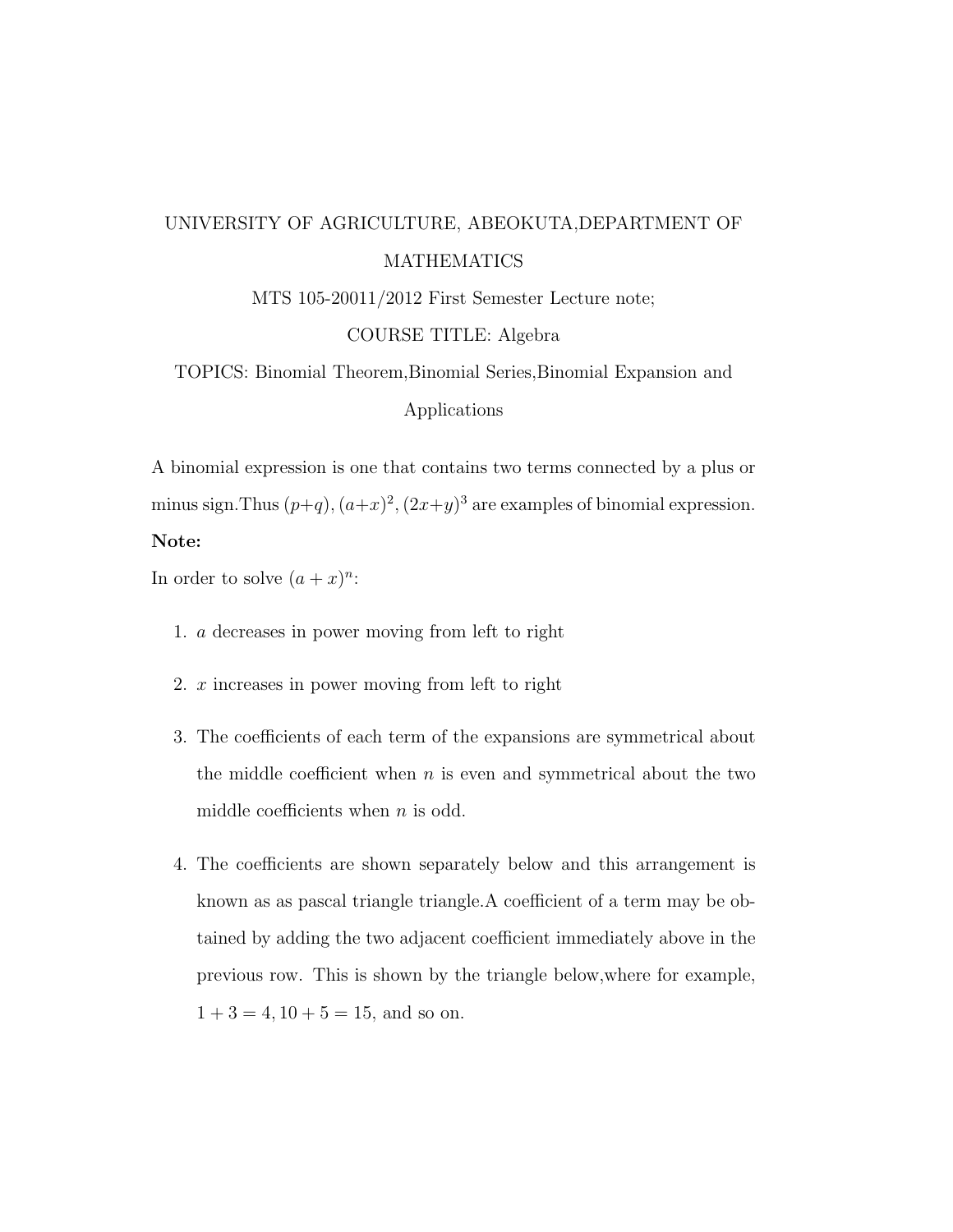Pascal triangle method is used for expansion of the form  $(a+x)^n$  for integer values of  $n$  less than about 8.

n=0: 1 n=1: 1 1 n=2: 1 2 1 n=3: 1 3 3 1 n=4: 1 4 6 4 1 n=5: 1 5 10 10 5 1 n=6: 1 6 15 20 15 6 1 n=7: 1 7 21 35 35 21 7 1

The numbers in the n-th row represent the binomial coefficients in the expansion of  $(a+x)^n$ .

#### Example:

Use the pascal's triangle method to determine the expansion of  $(a+x)^7$ .

#### Solution

$$
(a+x)^7 = a^7 + 7a^6x + 12a^5x^2 + 35a^4x^3 + 35a^3a^4 + 21a^2x^5 + 7ax^6 + x^7
$$

Example:

Determine, using pascal's triangle method, the expansion of  $(2p - 3q)^5$ .

Solution

$$
(2p-3q)^5 = (2p)^5 + 5(2p)^4(-3q) + 10(2p)^3(-3q)^2 + 10(2p)^2(-3q)^3 + 5(2p)(-3q)^4 +
$$
  

$$
(-3q)^5
$$
  

$$
= 32p^5 - 240p^4q + 720p^3q^2 - 1080p^2q^3 + 810pq^4 - 243q^5
$$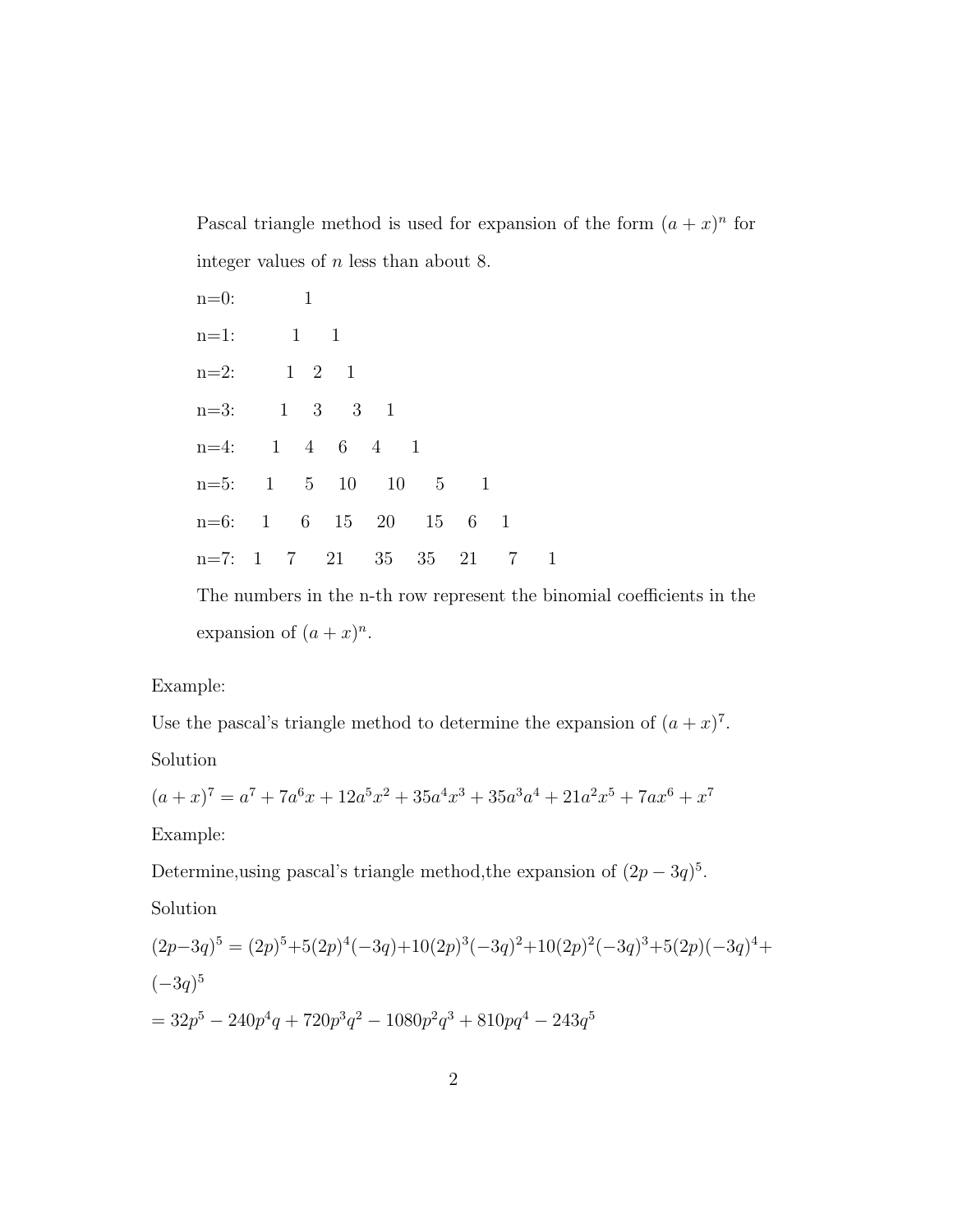#### The binomial Series

The binomial series or binomial theorem is a formula for raising binomial expression ton any power without lengthy multiplication.The general binomial expansion of  $(a+x)^n$  is given by

$$
(a+x)^n = a^n + na^{n-1}x + \frac{n(n-1)}{2!}a^{n-2}x^2 + \frac{n(n-1)(n-2)}{3!}a^{n-3}x^3 + \dots + x^n
$$

$$
= \sum_{r=0}^n {n \choose r}a^{n-r}x^r, {n \choose r} = \frac{n!}{r!(n-r)!}
$$

where for example,<br>3! denotes  $3\times2\times1$  and is termed factorial 3. With the binomial theorem, $n \text{ may be a fraction, a decimal fraction, a positive}$ or a negative integer.

Note:

- 1.  ${}^{n}C_{r} = \binom{n}{r} = \frac{n(n-1)(n-2)...(n-r+1)}{r!(n-r)!}$  is called binomial coefficient.
- 2. Since  ${}^{n}C_{r} = {}^{n}C_{n-r}$ , it follows that the coefficients in the binomial expansion are symmetrical about the middle. There is one middle term ( i.e the  $\frac{n}{2}$ -th term ) if n is even,<br>and two middle terms (i.e the  $\frac{n-1}{2}$ -th and  $\frac{n+1}{2}$ -th term). If *n* is odd.
- 3. The term  ${}^nC_r a^{n-r}x^r$  is the  $(r + 1)$ -th term.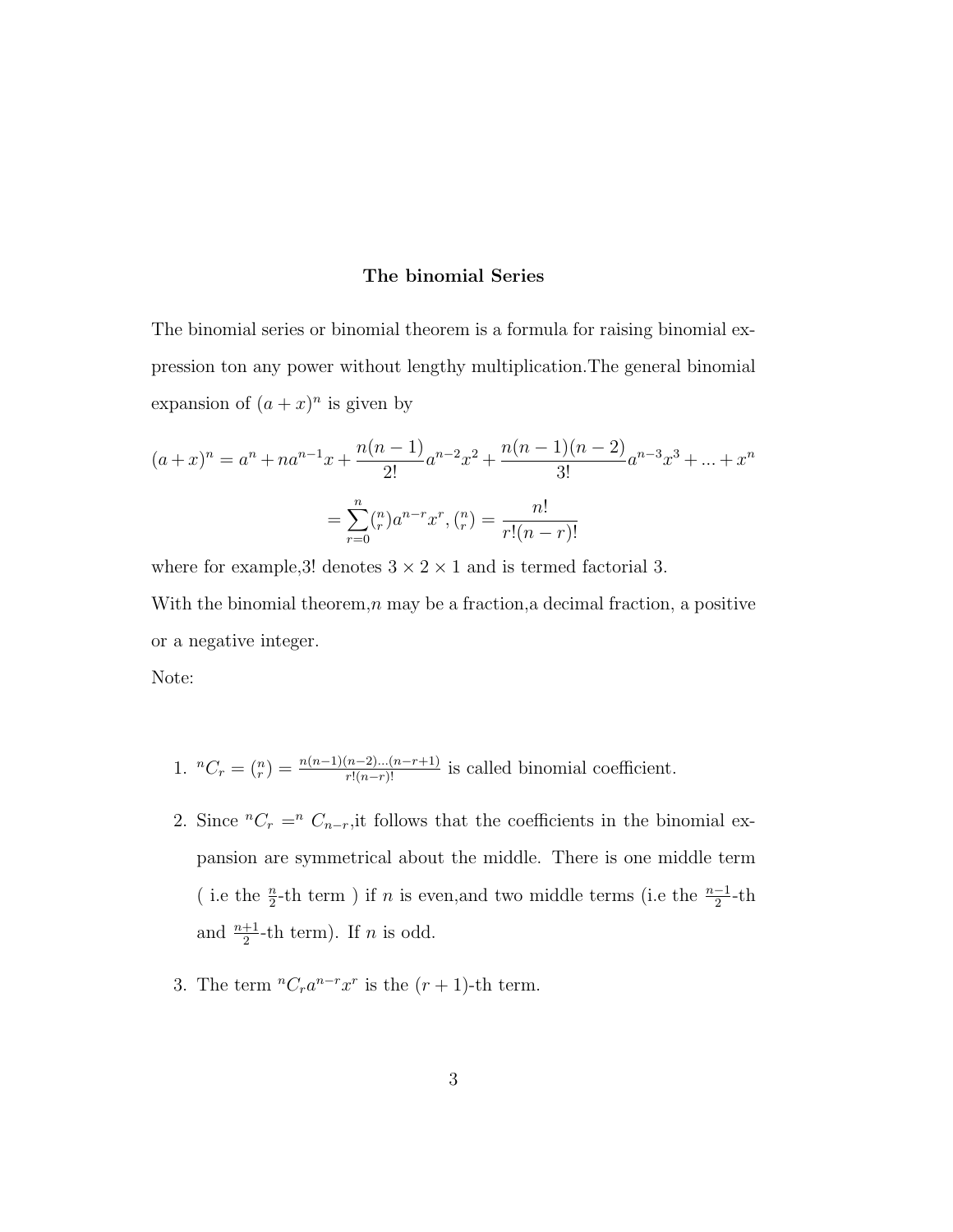In the general expansion of  $(a+x)^n$ , it is noted that the 4th term is

$$
\frac{n(n-1)(n-2)}{3!}a^{n-3}x^3
$$

The rth term of the expansion is  $\frac{n(n-1)(n-2)...n-(r-2)}{(r-1)!}$ If  $a = 1$  in the binomial expansion of  $(a + x)^n$  then

$$
(1+x)^n = 1 + nx + \frac{n(n-1)}{2!}x^2 + \frac{n(n-1)(n-2)}{3!}x^3 + \dots
$$

which is valid for  $-1 < x < 1$ .

Example:

Use the binomial series to determine the expansion of  $(2+x)^7$ 

Solution:

The binomial expansion is given by

$$
(a+x)^n = a^n + na^{n-1}x + \frac{n(n-1)}{2!}a^{n-2}x^2 + \frac{n(n-1)(n-2)}{3!}a^{n-3}x^3 + \dots
$$

when  $a = 2$  and  $n = 7$ 

$$
(2+x)^7 = 2^7 + 7(2)^6x + \frac{(7)(6)}{(2)(1)}2^5x^2 + \frac{(7)(6)(5)}{3!}2^4x^3 + \frac{(7)(6)(5)(4)}{4!}2^3x^4 + \frac{(7)(6)(5)(4)(3)}{5!}2^2x^5 + \frac{(7)(6)(5)(4)}{6!}
$$
  
= 128 + 448x + 672x<sup>2</sup> + 560x<sup>3</sup> + 280x<sup>4</sup> + 84x<sup>5</sup> + 14x<sup>6</sup> + x<sup>7</sup>

Example:

Expand  $\frac{1}{(1+2x)^3}$  in ascending powers of x as far as the term in  $x^3$ , using the binomial series.

Solution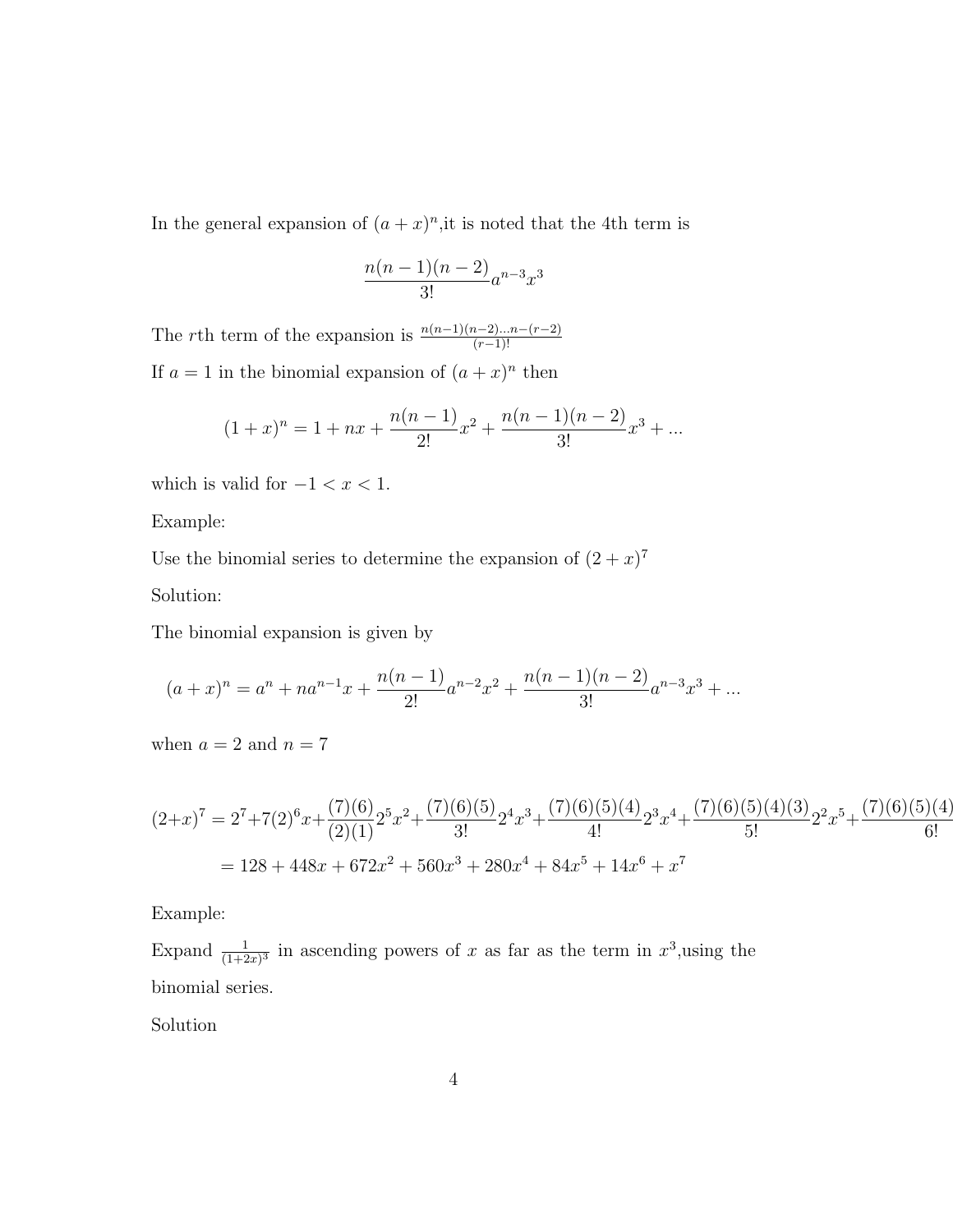Using the binomial expansion of  $(1+x)^n$ , where  $n = -3$  and x is replaced by  $2x$  gives:

$$
\frac{1}{(1+2x)^3} = (1+2x)^{-3}
$$

$$
= 1 + (-3)(2x) + \frac{(-3)(-4)}{2!}(2x)^2 + \frac{(-3)(-4)(-5)}{3!}(2x)^3 + \dots
$$

$$
= 1 - 6x + 24x^2 - 80x^3 + \dots
$$

The expansion is valid provided  $|2x| < 1$ i.e  $|x| < \frac{1}{2}$ 

i.e 
$$
|x| < \frac{1}{2}
$$
 or  $-\frac{1}{2} < x < \frac{1}{2}$ 

Example:

Expand  $\frac{1}{\sqrt{1}}$  $\frac{1}{1-2t}$  in ascending power of t as far as the term in  $t^3$ . State the limit of t for which the expression is valid.

Solution

$$
\frac{1}{\sqrt{1-2t}} = (1-2t)^{-\frac{1}{2}}
$$

$$
= 1 + (-\frac{1}{2})(-2t) + \frac{(-\frac{1}{2})(-\frac{3}{2})}{2!}(-2t)^2 + \frac{(-\frac{1}{2})(-\frac{3}{2})(-\frac{5}{2})}{3!}(-2t)^3 + \dots
$$

Using the expansion for  $(1+x)^n$ 

$$
= 1 + t + \frac{3}{2}t^2 + \frac{5}{2}t^3 + \ldots
$$

The expansion is valid when  $|2t| < 1$ , i.e  $|t| < \frac{1}{2}$  $\frac{1}{2}$  or  $-\frac{1}{2} < t < \frac{1}{2}$ Example:

Express  $\frac{\sqrt{1+2x}}{\sqrt[3]{1-3x}}$  as a power series as far as the term in  $x^2$ . State the range of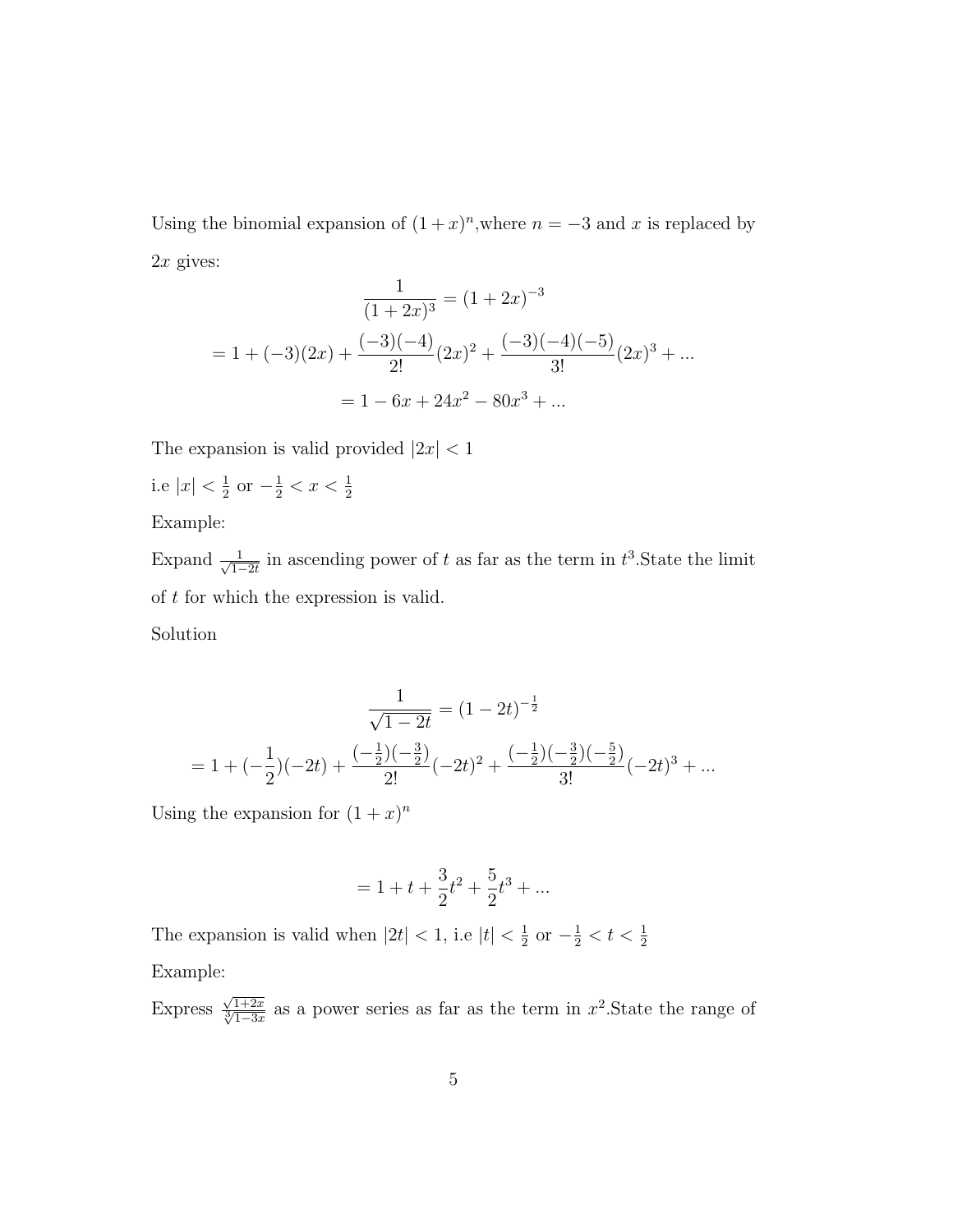values of  $x$  for which the series is convergent.

Solution:

$$
\frac{\sqrt{1+2x}}{\sqrt[3]{1-3x}} = (1+2x)^{\frac{1}{2}}(1-3x)^{-\frac{1}{3}}
$$

$$
(1=2x)^{\frac{1}{2}} = 1 + (\frac{1}{2})2x + \frac{(\frac{1}{2})(-\frac{1}{2})}{2!}(2x)^2 + \dots
$$

$$
= 1 + x - \frac{x^2}{2} + \dots
$$

which is valid for  $|2x| < 1$  i.e  $|x| < \frac{1}{2}$  $\frac{1}{2}$ .

$$
(1 - 3x)^{-\frac{1}{3}} = 1 + (-\frac{1}{2})(-3x) + \frac{(-\frac{1}{3})(-\frac{4}{3})}{2!}(-3x)^2 + \dots
$$

$$
= 1 + x + 2x^2 + \dots
$$

which is valid for  $|3x| < 1$ , i.e  $|x| < \frac{1}{3}$ 3

Hence

$$
\frac{\sqrt{1+2x}}{\sqrt[3]{1-3x}} = (1+2x)^{\frac{1}{2}}(1-3x)^{-\frac{1}{3}}
$$

$$
= (1+x-\frac{x^2}{2}+\ldots)(1+x+2x^2+\ldots)
$$

$$
= 1+x+2x^2+xx^2-\frac{x^2}{2}+\ldots
$$

neglecting terms of higher power than 2

$$
1 + 2x + \frac{5}{2}x^2
$$

The series is convergent if  $-\frac{1}{3} < x < \frac{1}{3}$ Note: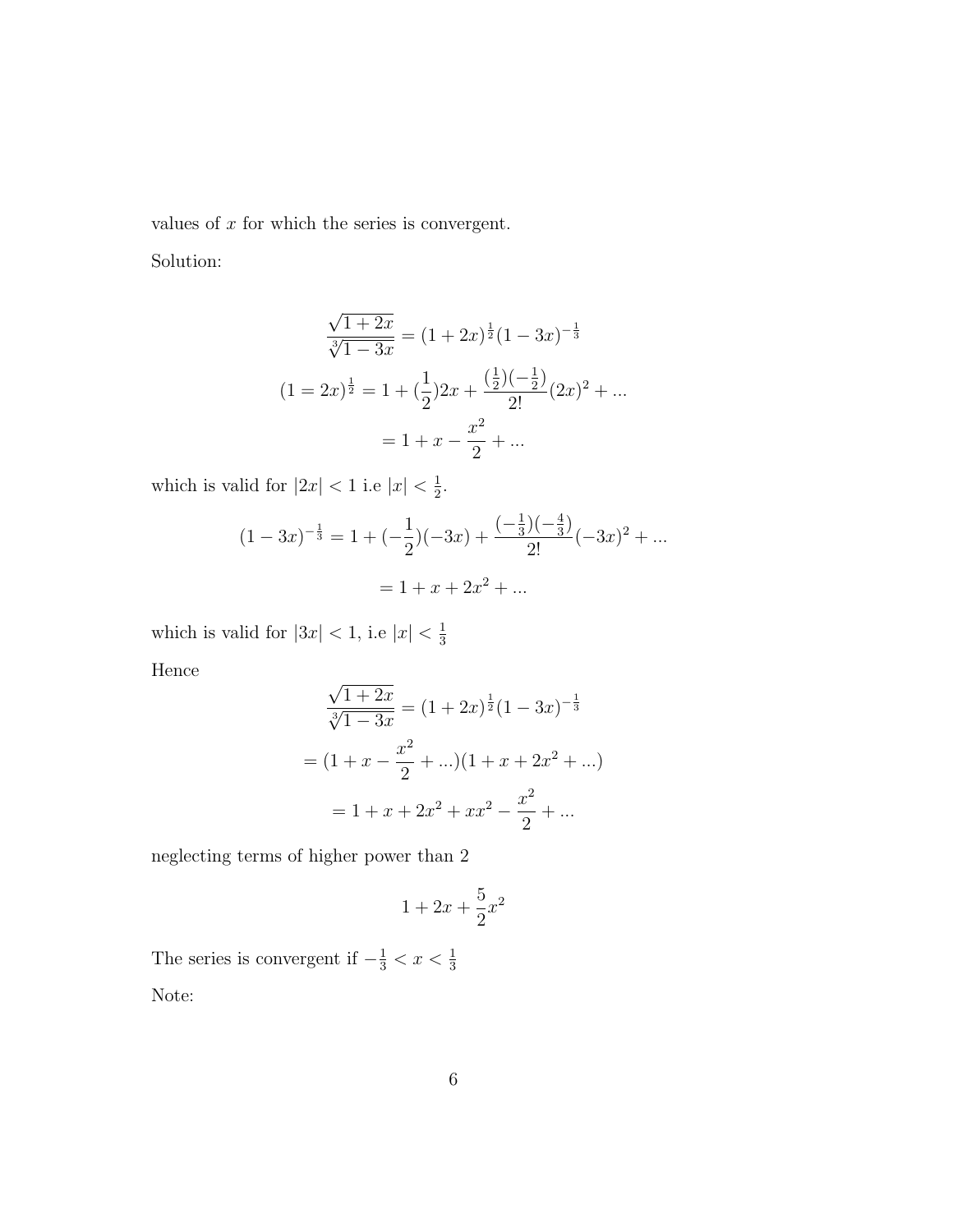1. Binomial theorem when  $n$  is a positive integer

If  $a, b$  are real numbers and  $n$  is a positive integer, then

$$
(a+b)^n = a^n + na^{n-1}b + \frac{n(n-1)}{2!}a^{n-2}b^2 + \frac{n(n-1)(n-2)}{3!}a^{n-3}b^3 + \dots + b^n
$$

or more concisely in terms of the binomial coefficient

$$
\binom{n}{r} = \frac{n!}{(n-r)!r!}
$$

we have

$$
(a+b)^n = \sum_{r=0}^n {n \choose r} a^{n-r} b^r
$$

where

$$
\tbinom{n}{0}=\tbinom{n}{n}=1
$$

2. General form of the binomial theorem when  $\alpha$  is arbitrary real number If a and b are real numbers such that  $|b/a| < 1$  and  $\alpha$  is an arbitrary real number,then

$$
(a+b)^{\alpha} = a^{\alpha}(1+b/a)^{\alpha} = a^{\alpha}(1+\frac{\alpha}{1!}(\frac{b}{a})+\frac{\alpha(\alpha-1)}{2!}(\frac{b}{a})^2+\frac{\alpha(\alpha-1)(\alpha-2)}{3!}(\frac{b}{a})^3+...)
$$

The series on the right only terminates after a finite number of terms if  $\alpha$  is a positive integer in which case the result reduces to the one just given.If  $\alpha$  is a negative integer, or a non integral real number, the expression on the right becomes an infinite series that diverges if  $1 < |a| > 1$